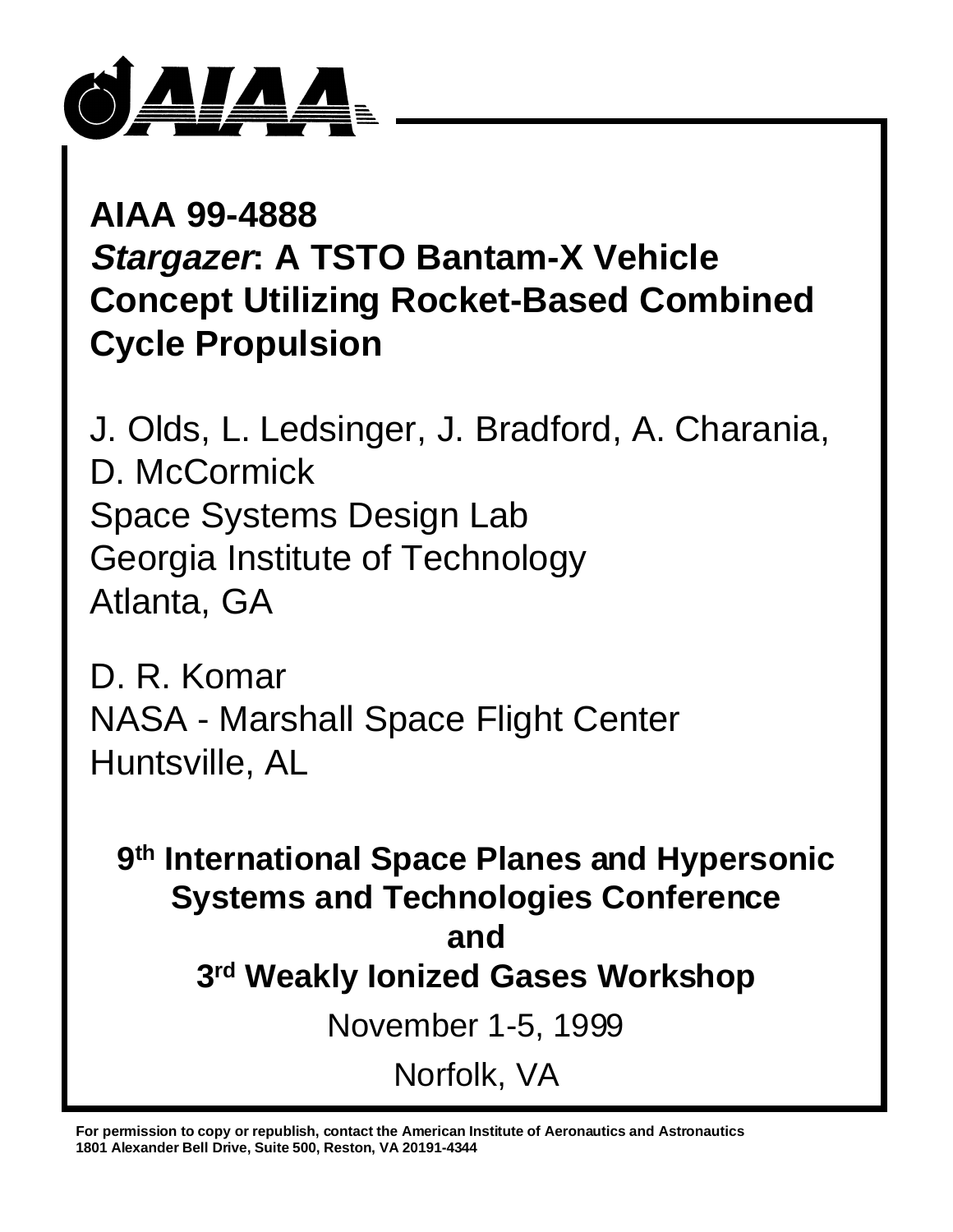# *Stargazer***: A TSTO Bantam-X Vehicle Concept Utilizing Rocket-Based Combined-Cycle Propulsion**

John R. Olds† , Laura Ledsinger††, John Bradford††, Ashraf Charania††, David McCormick†† Space Systems Design Laboratory Georgia Institute of Technology, Atlanta, GA 30332-0150

D.R. Komar<sup>\*</sup>

Space Transportation Directorate NASA - Marshall Space Flight Center, Huntsville, AL 35812

#### **ABSTRACT**

This paper presents a new conceptual launch vehicle design in the Bantam-X payload class. The new design is called *Stargazer*. *Stargazer* is a two-stage-toorbit (TSTO) vehicle with a reusable flyback booster and an expendable LOX/RP upper stage. Its payload is 300 lbs. to low earth orbit. The Hankey wedge-shaped booster is powered by four LOX/LH2 ejector scramjet rocket-based combined-cycle engines. Advanced technologies are also used in the booster structures, thermal protection system, and other subsystems.

Details of the concept design are given including external and internal configuration, mass properties, engine performance, trajectory analysis, aeroheating results, and a concept cost assessment. The final design was determined to have a gross mass of 115,450 lb. with a booster length of 99 ft. Recurring price per flight was estimated to be \$3.49M. The overall conceptual design process and the individual tools and processes used for each discipline are outlined. A summary of trade study results is also given.

- ††  *Graduate Research Assistant, School of Aerospace Engineering, student member AIAA.*
- \*  *Aerospace Engineer, Vehicles & Systems Development Department, member AIAA.*

Copyright  $\oslash$  1999 by the American Institute of Aeronautics and Astronautics, Inc. No copyright is asserted in the United States under Title 17, U.S. Code. The U.S. Government has a royalty-free license to exercise all rights under the copyright claimed herein for government purposes. All other rights are reserved for the copyright owner.

#### **NOMENCLATURE**

| C.             | thrust coefficient            |
|----------------|-------------------------------|
| $I_{sp}$       | specific impulse (sec.)       |
| a              | dynamic pressure (psf)        |
| $T/W_{\alpha}$ | engine thrust-to-weight ratio |

#### **INTRODUCTION**

The goal of NASA's Bantam-X program is to identify key vehicle technologies that will enable significantly lower cost launch services for the ultra-lite and small payload community. This 300 lb. – 500 lb. payload class is often associated with University Explorer scientific missions. Budgets for these flights are typically limited (less than \$1M - \$1.5M for a dedicated flight), but scientific and educational value can be significant. Aggressive new concepts and technologies are needed to address this potential user base. NASA has segregated its program into technologies suited for a near-term launch vehicle solution (initial operational capability before 2005) and those more suited for an IOC around 2008 – 2010. Airbreathing propulsion technologies are included in the latter set.

This paper summarizes part of an 18 month Bantam-X concept study conducted by the Space Systems Design Laboratory at Georgia Tech with the support and collaboration of NASA Marshall Space Flight Center. The study goal was to investigate a promising concept based on rocket-based combinedcycle (RBCC) propulsion for longer range Bantam-class missions. NASA MSFC currently has an ongoing development program in RBCC engines.

<sup>†</sup>  *- Assistant Professor, School of Aerospace Engineering, senior member AIAA.*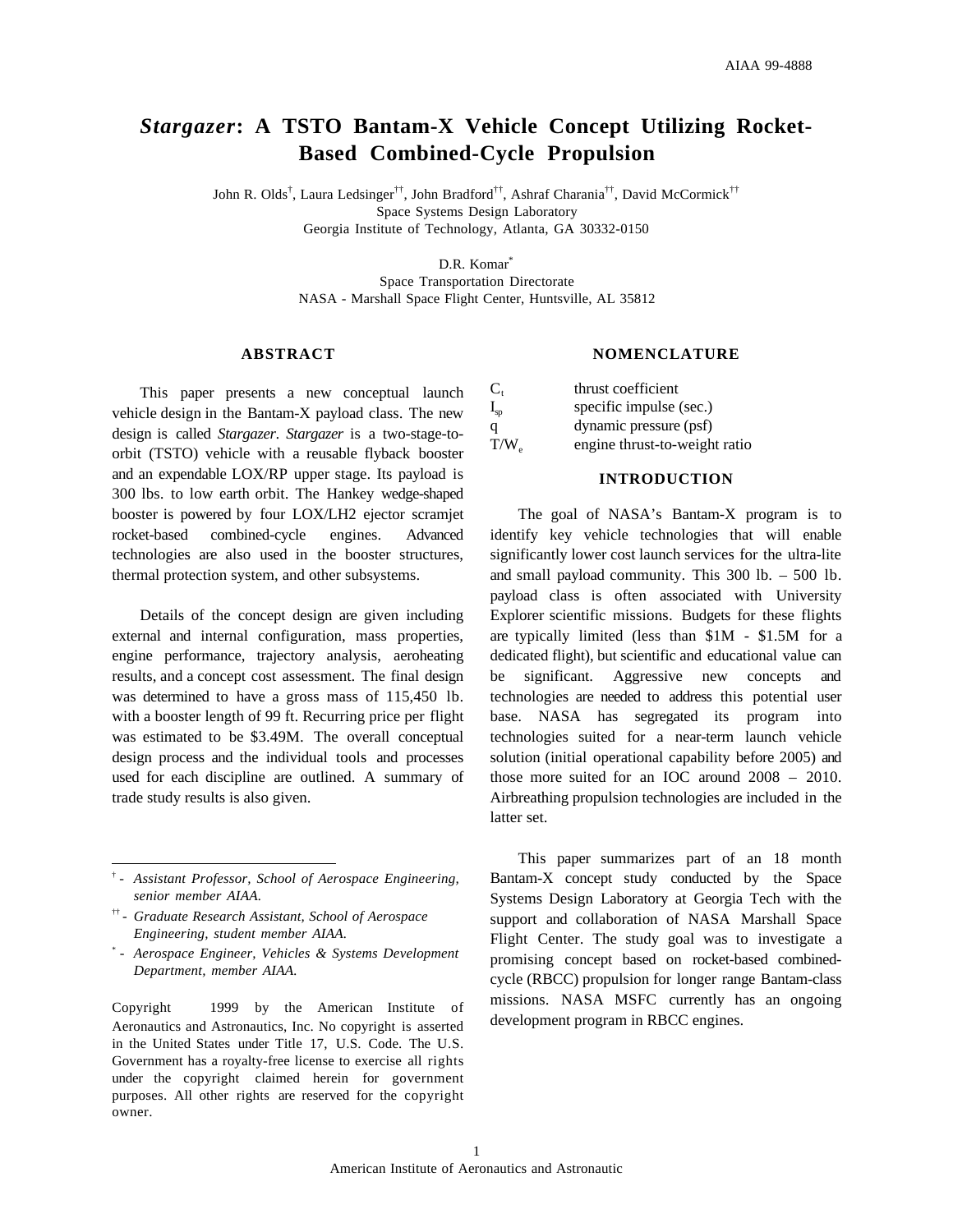

**Fig. 1**. *Stargazer* Concept.

# **CONCEPT OVERVIEW**

As shown in Fig. 1, the *Stargazer* concept uses a wedge-shaped booster derived from a Hankey wedge forebody configuration. Hankey wedges (a symmetric wedge with rounded shoulders) have been shown to have an attractive compromise between high hypersonic liftto-drag ratio and volumetric efficiency for internal packaging.1 Booster propulsion is provided by four LOX/LH2 ejector scramjet RBCC engines mounted under the wedge on the windward side. The booster is fully reusable. *Stargazer* uses a small, low cost expendable LOX/RP-1 upper stage to place a 300 lb. payload into low earth orbit.

### **MISSION PROFILE**

*Stargazer* is a horizontal takeoff, horizontal landing vehicle. It operates from a notional airfield at Kennedy Space Center. Initial acceleration occurs in ejector mode. From about Mach 3 dual mode LH2 ramjet/scramjets are used to accelerate the booster and enclosed upper stage to Mach 10 along a 2,000 psf dynamic pressure boundary (Fig. 2). At Mach 10, the booster uses its internal rocket mode to accelerate off of the q boundary to a high altitude Mach 14 staging point. The upper stage is jettisoned as the dynamic pressure falls to below 2 psf. The booster then performs a descending turnaround and initiates a ramjet powered flyback to KSC while the upper stage ignites and accelerates the payload into a 200 nmi. circular low earth orbit with a 2-burn trajectory.



**Fig. 2**. *Stargazer* Mission Profile.

# **DESIGN PROCESS & DISCIPLINARY ANALYSIS**

*Stargazer* was designed using a collaborative, multidisciplinary integrated design team approach. Team members executed individual disciplinary analysis tools in an iterative conceptual design process, exchanging information and data files, for each candidate configuration until the propellant mass fractions for each mission segment were converged. The overall Design Structure Matrix (DSM) for the *Stargazer* design process can be seen in Fig. 3. The bolded box represents the main disciplinary iteration loop, the details of which are shown in Fig. 4.



**Fig. 3**. *Stargazer* DSM.

Design structure matrices are a useful mechanism for showing the data interdependencies in multidisciplinary design process. In the diagrams, lines above the disciplines on the diagonal represent data that must flow "downhill" from one discipline to a subsequent discipline. Lines below the diagonal represent data that is fed back "uphill" to a previous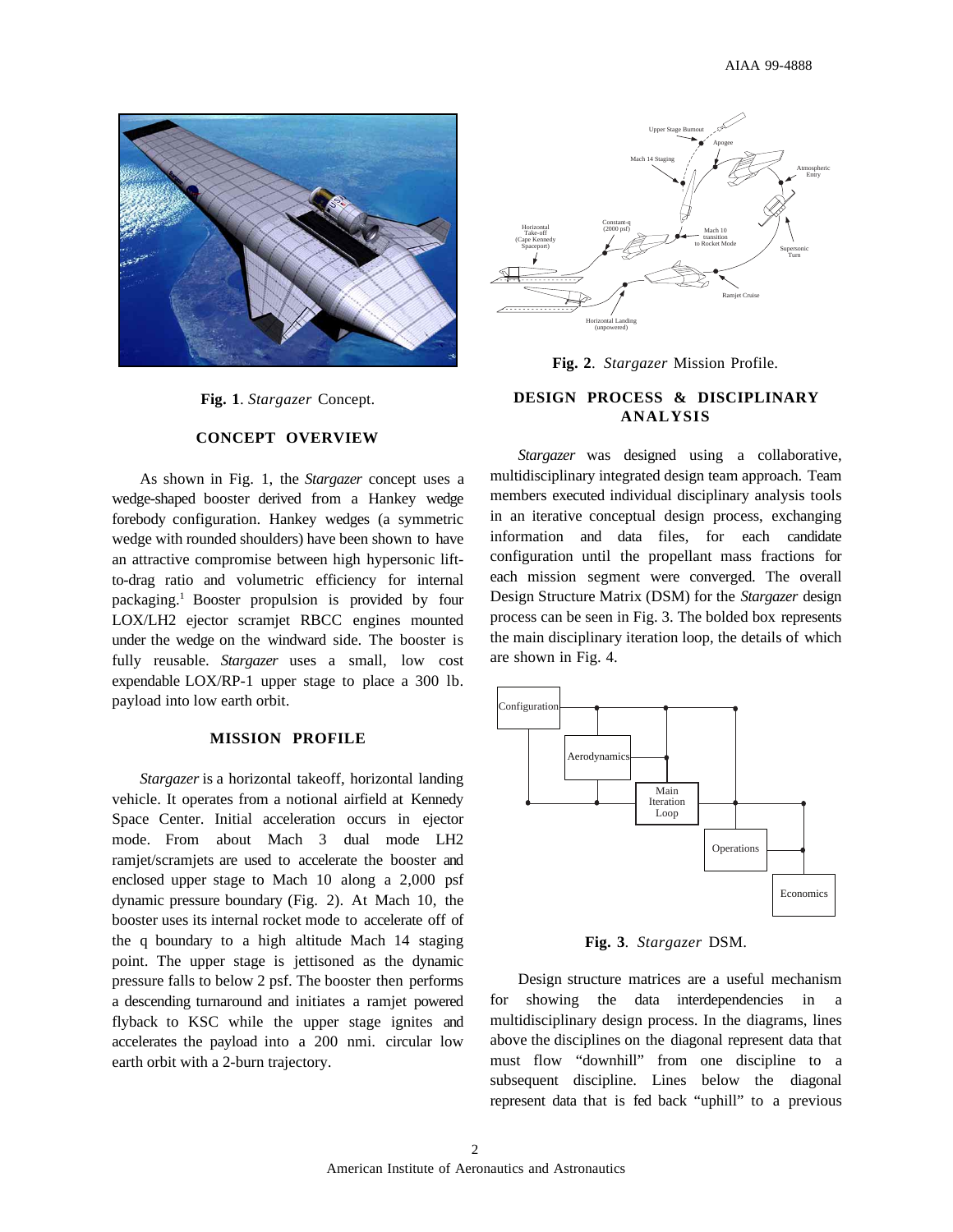discipline, therefore requiring iteration between the disciplines. The main iteration loop exhibits strong coupling among the propulsion, performance (trajectory optimization) and weights & sizing disciplines. The aeroheating (thermal protection system) discipline is rather weakly coupled with the other three beyond the first iteration.



**Fig. 4**. Main Iteration Loop.

At the beginning of the design exercise, a brainstorming session occurred in order to create an initial configuration. During this session, all analysts had a chance to give inputs. Next, the first two disciplines in Fig. 3 iterated to find a feasible packaging and aerodynamic configuration. Once a feasible configuration was determined, the analyses in Fig. 4 iterated to find a converged, properly scaled design to deliver the 300 lb. payload. Vehicle convergence was based on a relative tolerance of 0.1% applied to both the dry and gross weights. The operations and economics disciplines in Fig. 3 were analyzed after a converged design was created. Additional details on the assumptions that went into discipline and selected results from each discipline are given in the following sections.

# *Configuration*

For most conceptual designs performed at the Space Systems Design Laboratory, the process of defining the external and internal geometry is an iterative one between the aerodynamics engineer and the configuration (CAD) engineer. For an estimated vehicle length, the configuration engineer lays out the propellant tanks and payload bay within the available fuselage volume according to the required mixture ratio between LOX and LH2. Reference propellant tank volumes, fuselage surface areas, and other key geometric

variables are subsequently determined. Ordinarily, a matrix of two or three estimated lengths and two or three mixture ratios are performed to allow rapid interpolation during the subsequent scaling and sizing process.

For the *Stargazer* design, an initial propellant packaging configuration was created in the SDRC I-DEAS solid modeling software system. However, given that *Stargazer* is constructed of simple shapes (wedges, cylinders, elliptical domes), it was determined that *analytical* models of the fuselage volume and individual tank volumes could be created from geometry relationships. Therefore, subsequent configuration analysis for *Stargazer* was evaluated analytically using geometric relations in a Microsoft Excel© spreadsheet. The analytical spreadsheet was verified using SDRC I-DEAS. This analytical model results in a more exact estimate of volumetric packaging efficiency than the baseline interpolated results from the CAD program. Given a required propellant mixture ratio, required LOX propellant load, forebody wedge angle, and engine length, the spreadsheet determined all tank and vehicle lengths, surface areas, and volumes. To expedite data exchange with the weights  $\&$  sizing discipline, the new configuration spreadsheet was directly integrated with the weights & sizing spreadsheet.

The internal fuselage volume of the *Stargazer* booster is occupied by seven propellant tanks and the internal cargo bay that holds the upper stage. Integral LH2 tanks follow the forward and aft fuselage mold lines. A center longitudinal LH2 tank is mounted below the payload bay. The relative lengths of the four propellant tanks in the main fuselage section (one LOX and one LH2 on each side) can be changed to accommodate a required LOX/LH2 mixture ratio. A three-view for the final booster configuration is shown in Fig. 5. The final configuration was recreated in I-DEAS. Fig. 6. gives a cutaway view of the CAD model showing the internal tank layout.

### *Aerodynamics*

The aerodynamic analysis for *Stargazer* was performed using the conceptual design tool called Aerodynamic Preliminary Analysis System (APAS).2 APAS was developed by Rockwell International as an aid in the design of the Space Shuttle. Coupled with two other codes, Uniform Distributed Panel (UDP) for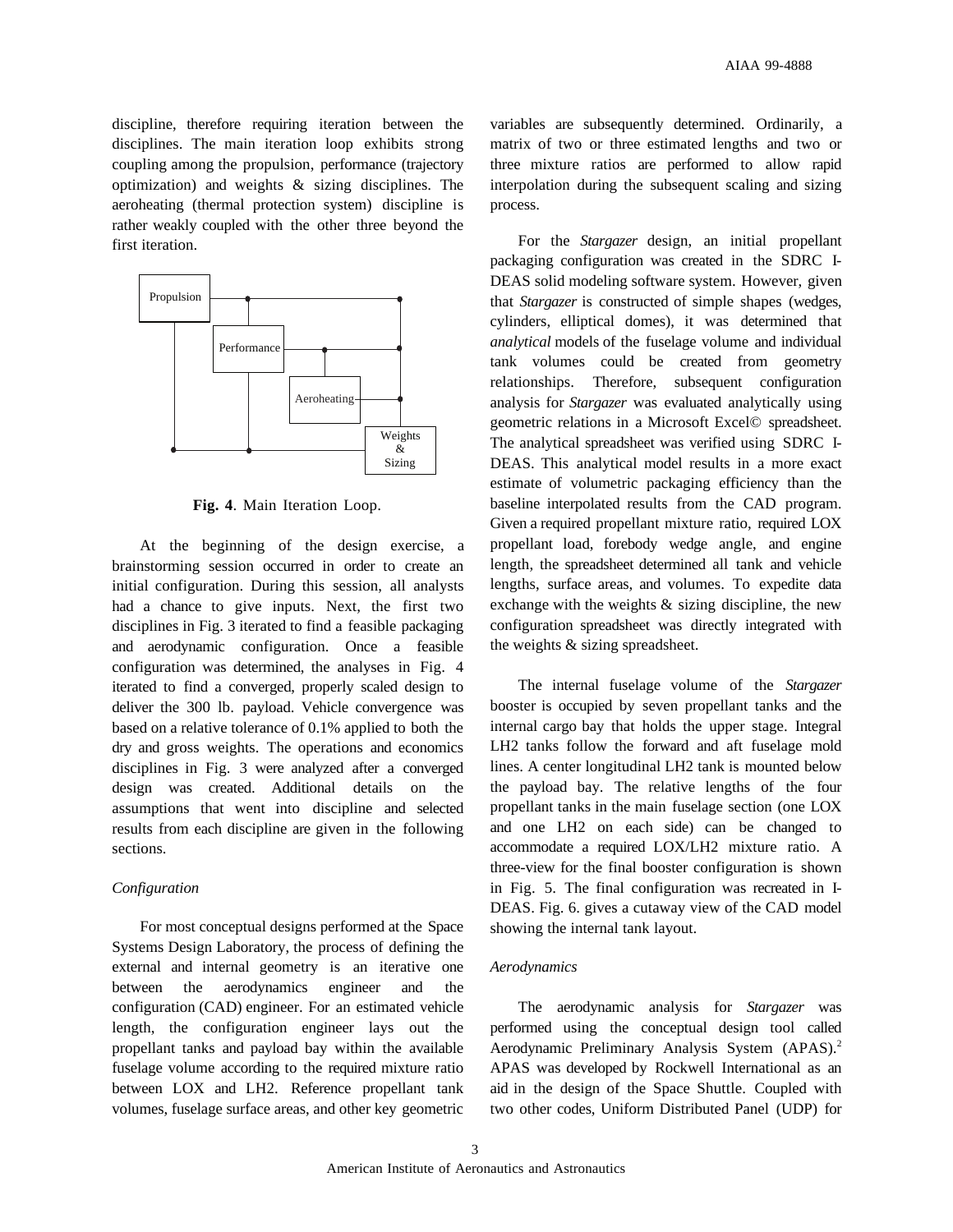

**Fig. 5**. 3-View of Baseline *Stargazer*.



**Fig. 6.** *Stargazer* Tank Layout.

low speed analysis and Hypersonic Arbitrary Body Program (HABP) for high speed analysis, APAS provides a quick and effective tool for calculating the aerodynamic force coefficients of a given launch vehicle.

The *Stargazer* booster fuselage is derived from a Hankey wedge forebody. The Hankey wedge, a symmetric wedge with rounded shoulders, has been shown to yield an attractive compromise between a high hypersonic lift-to-drag ratio and a high internal volumetric efficiency for propellant. A 5.25° wedge half-angle was somewhat arbitrarily chosen to balance the competing needs of a low drag profile and adequate forebody compression for the propulsion system. Trade studies could be performed to determine a more optimum wedge half-angle.

Wings swept at 55° provide primary lift at takeoff and landing. Vertical wingtip controllers are used for active lateral control (but are not sized for static lateral stability). The subsonic analysis module of APAS (UDP) is not well suited to low speed analysis of winged wedges, so required wing planform area was determined by estimating the maximum wing loading at takeoff. Takeoff weight divided by theoretical wing

planform area (extended into the fuselage) was taken to be 86 lb/ft<sup>2</sup>. The resulting wing planform area for the final configuration is  $1,325 \text{ ft}^2$ . Wingtip controller planform area was 2.5% of wing area for each controller.

APAS requires input of the vehicle external geometry and parameters such as the reference wing planform area, leading edge sweep angle, wing thickness ratio (4%), and an estimate of the center of gravity (54% back from the nose). While rudimentary techniques exist to transfer the external geometry surface data from I-DEAS to APAS, in this case, the geometry was recreated directly within APAS using its geometry editing tools. Analysis was performed at several flight conditions along the expected flight path. The analysis points are input via 8 - 10 ordered pairs of Mach number and altitude and a range of angles-of-attack for each. Sideslip angles were not considered.



**Fig. 7.** *Stargazer* Drag Polar.

Using APAS, tables of lift and drag coefficients for each angle-of-attack at each Mach number were produced. A sample drag polar from APAS can be seen in Fig. 7. Pitching moment coefficients were also generated, but the subsequent trajectory analysis did not consider trim. The entire aerodynamic database of approximately 500 aerodynamic coefficients was thus created and provided to the trajectory analyst. The *Stargazer* design process used a photographic scaling approach to match internal propellant load to the required propellant. Therefore, the relative external geometry did not change as the vehicle was resized. The aerodynamic coefficients remained constant while actual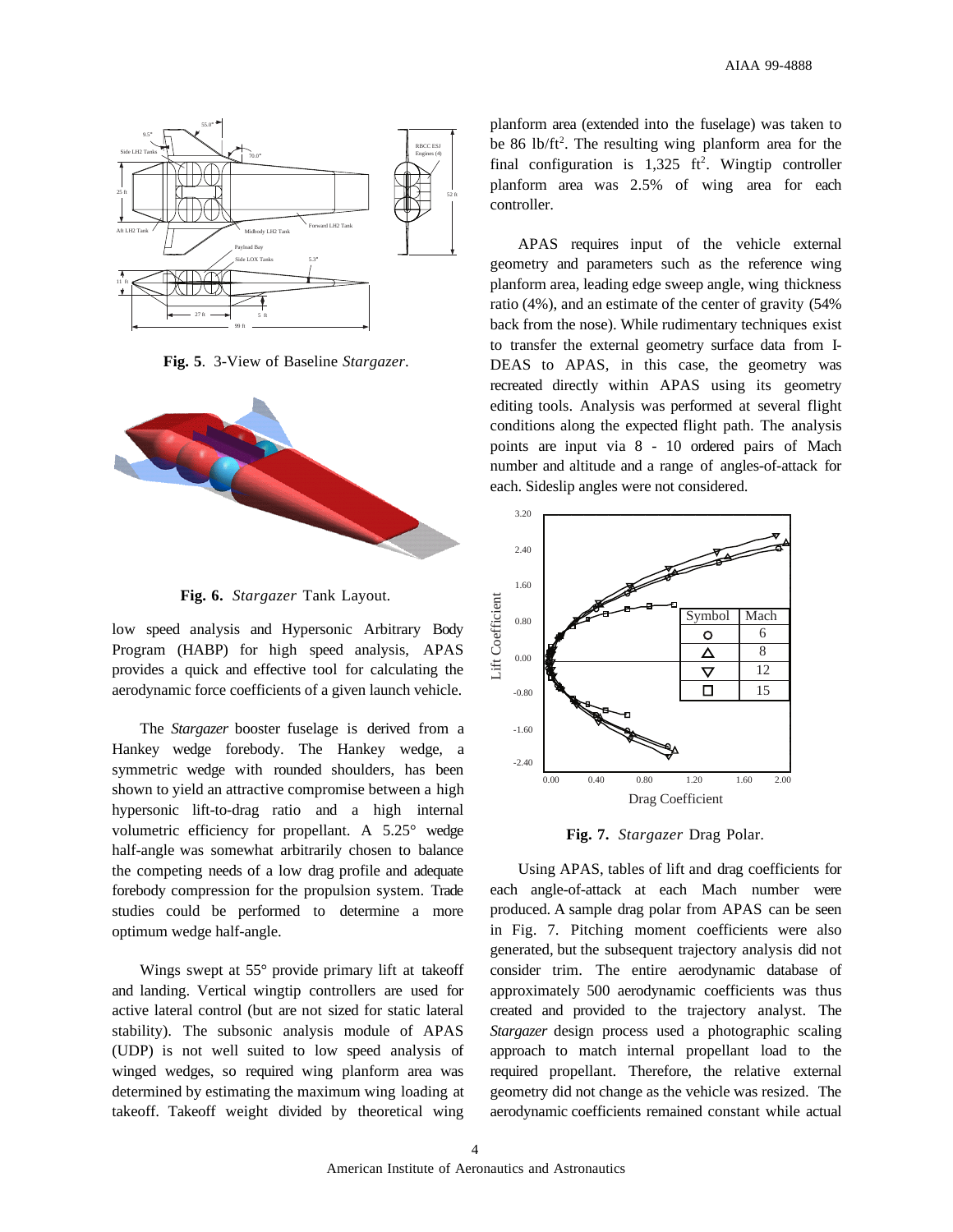values of lift and drag forces depended only on the rescaled wing area. Thus the aerodynamic analysis was only necessary at the beginning of the entire convergence process.

### *Propulsion*

The propulsion system analysis was performed using the 'Simulated Combined Cycle Rocket Engine Analysis Module' (SCCREAM).<sup>3</sup> SCCREAM is a onedimensional analysis code that is capable of analyzing all modes of RBCC engine operation. The final output from SCCREAM is an engine deck preformatted for use in a trajectory simulation program. This engine deck includes engine thrust, thrust coefficient, and  $I_{so}$  for a range of altitudes and Mach numbers for each operating mode.

The *Stargazer* booster stage uses four liquid oxygen and hydrogen ejector scramjet (ESJ) engines to accelerate the vehicle to the staging point at Mach 14. The RBCC engines also provide the return to launch site capability when cruising under ramjet mode power. Fig. 8 shows the engine layout and station identifications used by SCCREAM. The engines were mounted on the lower side of the vehicle, which provided 5.25° of forebody compression.



**Fig. 8.** *Stargazer* ESJ Engine Configuration.

An engine cowl height of 3.0 feet for the final scaled booster was determined based on a Mach 10 shock-on-lip condition. Each engine width of 5.4 feet was dictated by the final scaled booster width. A variable inlet geometry and exit nozzle were assumed. For the final scaled booster, the total engine length, including a Mach 10 inlet, was estimated to be 27 ft.

A LOX/H2 rocket primary with a chamber pressure of 2,000 psi and an ejector mode mixture ratio of 8.0 was selected. The engines were sized at sea-level-static (SLS) conditions to meet the vehicles' overall takeoff thrust-to-weight ratio of 0.7. Each engine is thus capable of producing 20,200 lbs. of thrust at SLS, with an  $I_{sp}$  of 421 seconds. Using this process of specifying an inlet area and a required thrust takeoff, the initial secondary-to-primary bypass flow ratio is an output of the propulsion analysis. For the *Stargazer*, the secondary-to-primary flow ratio at SLS was 3.5.

Table 1 provides the internal engine geometry values and fuel injection properties for a single *Stargazer* engine. With a minimum internal contraction ratio of 1.95, the lowest possible Mach number at which the inlet could start for ramjet operation was Mach 2.9. The inlet is never able to start during ejector mode operation because the inlet throat must be closed down to limit the secondary flow rate, which drives the Mach number at the exit of the mixer section. A maximum mixer exit Mach number of 0.8 was specified in SCCREAM. At Mach numbers greater than this, experimental work has shown the flow can trip and become supersonic upon entering the combustor, generating excessive performance losses.4

**Table 1**. *Stargazer* ESJ Engine Data.

| inlet area, $A_1$                      | 16.23 $ft^2$            |
|----------------------------------------|-------------------------|
| primary throat, A.                     | $0.412$ ft <sup>2</sup> |
| mixer area, A,                         | 9.02 $ft^2$             |
| combustor break, $A_{\alpha}$          | $12.62$ ft <sup>2</sup> |
| combustor exit, $A_4$                  | 16.42 $ft^2$            |
| maximum exit area, A <sub>s</sub>      | 52.75 $ft^2$            |
| combustor efficiency, $\eta_c$         | 95.0%                   |
| nozzle efficiency, $\eta_{\text{max}}$ | 98.5%                   |
| friction coefficient, f                | 0.001                   |
| fuel inlet temperature, $T_{\rm f}$    | 500.0 R                 |
| fuel injection velocity, $V_f$         | 4,000 $ft/s$            |
| fuel injection angle, $\theta$ .       | $0.0$ deg               |

Fig. 9 shows the net specific impulse versus Mach number during ejector mode operation. Between Mach 3.0 and 3.5, transition to ramjet mode is modeled by linearly throttling the ejector mode down while the ramjet mode is ramped up. Fig. 10 shows the net thrust coefficient  $(C_t)$  versus Mach number for ramjet and scramjet mode operation for a single engine. To obtain the thrust coefficient, the thrust was normalized by the dynamic pressure (q) and inlet area of  $16.23 \text{ ft}^2$ . Note that the propulsion force accounting system in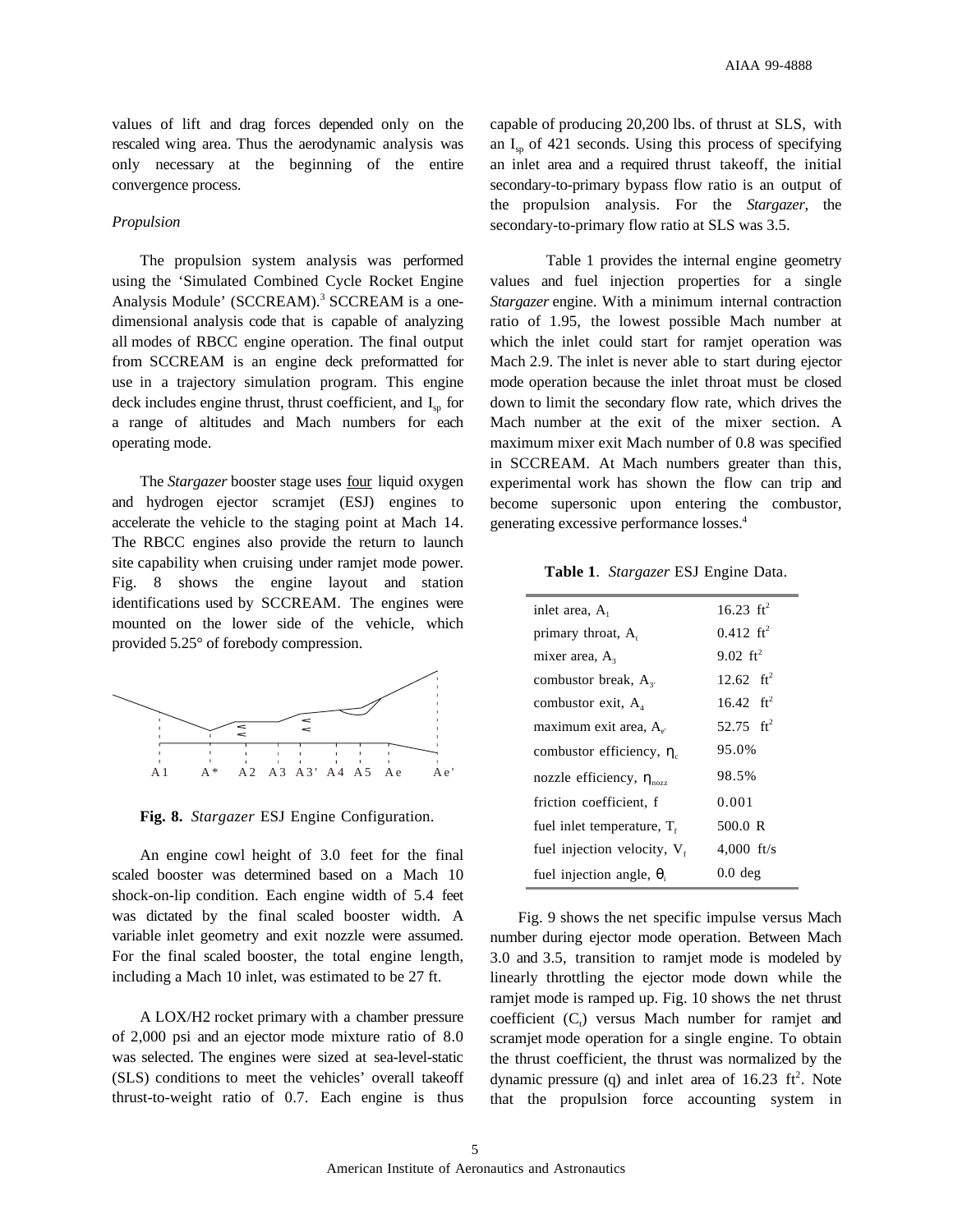SCCREAM is cowl-to-tail. All forebody pressures are included in aerodynamic drag calculated by APAS. Forebody calculations are performed in SCCREAM to determine mass capture at various flight conditions, but the pre-compression effects are not used to reduce the cowl-to-tail thrust coefficients and  $I_{\rm sn}$ 's.

Evident in Fig. 10 is the significant increase in performance due to the inlet starting at Mach 2.9. Additionally, an equivalence ratio of 1.0 is obtained at Mach 3.5 without unstarting the inlet, further increasing the thrust of the engine. Fig. 11 shows the net specific impulse in ramjet and scramjet modes.



**Fig. 9**. Ejector Mode Net Specific Impulse.



**Fig. 10**. Thrust Coefficient vs. Mach Number.



**Fig. 11.** Net I<sub>sp</sub> vs. Mach Number.

When operating in the all-rocket mode between Mach 10 and Mach 14, *Stargazer* generates a maximum of 76,700 lbs. of vacuum thrust, at a vacuum  $I_{sn}$  of 442 seconds. The rocket performance calculations used the same rocket primary subsystem from the ejector mode, operating with an assumed expansion ratio of 180 and a more optimal rocket-mode mixture ratio of 7.0. The high exit expansion ratio is meant to account for aftbody expansion along the trailing wedge of the fuselage.

#### *Performance*

The trajectory analysis was performed by the three degree-of-freedom version of the Program to Optimize Simulated Trajectories - POST<sup>5</sup>. POST is a Lockheed Martin and NASA code that is widely used for trajectory optimization problems in advanced vehicle design. It is a generalized event-oriented code that numerically integrates the equations of motion of a flight vehicle given definitions of aerodynamic coefficients, propulsion system characteristics, weight models, etc. Numerical optimization is used to satisfy trajectory constraints and minimize a user-defined objective function. Multiple objective functions and simultaneous trajectory branches cannot currently be defined in POST.

As can be seen in the mission profile (Fig. 2), the *Stargazer* trajectory is a branching trajectory because the flight path splits at the staging point. Thus, in order to model the *Stargazer* trajectory efficiently it was modeled as three separate POST input decks — one for the ascent trajectory subproblem, one for the orbital branch subproblem, and one for the booster branch subproblem. Each subproblem has its own independent variables, constraints, and objective function. (Note that because of conflicting objective functions, this way of simulation will not necessarily result in an optimal overall trajectory. Research to correct this deficiency is currently underway at SSDL.<sup>6</sup>)

The ascent trajectory deck involves the portion of the flight from horizontal take-off to staging at Mach 14. The trajectory is constrained by a maximum dynamic pressure boundary, a 3g acceleration limit in rocket mode, and a wing normal force limit of 1.75 times the gross takeoff weight. The former is used as a surrogate for limiting internal engine pressures and external heating rates. The chosen wing normal force limit represents a compromise between wing structural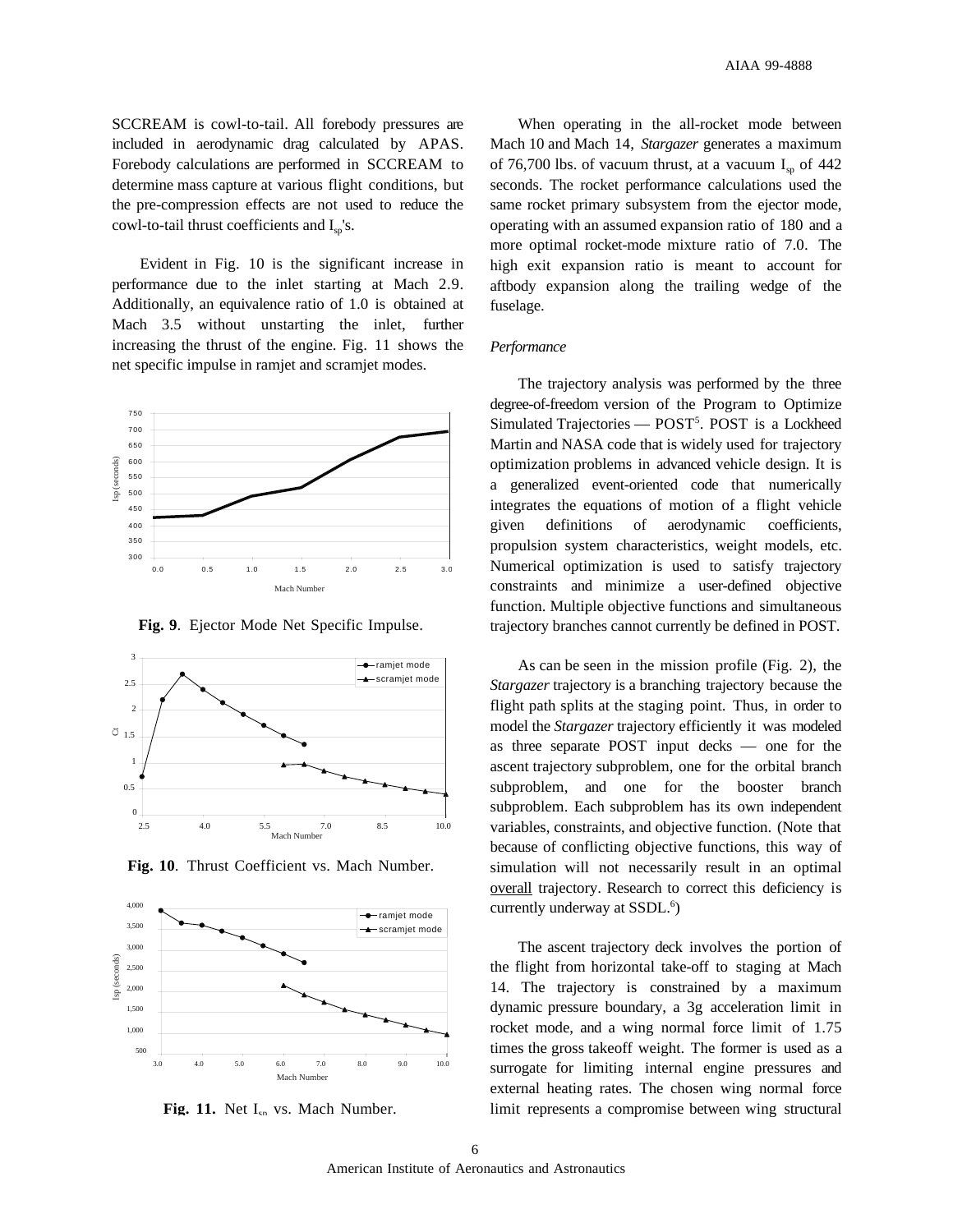weight and a more fuel-optimal, sharp pull-up at the beginning of rocket mode transition (Mach 10). The dynamic pressure boundary that *Stargazer* flies is 2,000 psf during the ramjet and scramjet modes between Mach 3.5 and 10. The transitions between the four engine modes (ejector, Mach 0 – Mach 2.5; ramjet, Mach 3.5 – Mach 6; scramjet, Mach 7 – Mach 10; and rocket, Mach 11 – Mach 14) are modeled as a linear ramp down of the preceding mode and a linear ramp up of the following mode. The staging vector at Mach 14 (weight, altitude, longitude, latitude, velocity, flight path angle, and azimuth velocity) must be supplied to the upper stage and flyback branches. The objective of the ascent trajectory is to maximize the weight at staging.

The upper stage deck is the simulation of the upper stage from staging to orbital injection. After a five second coast, the upper stage engine is ignited and it flies a trajectory controlled by pitch angles. The engine runs for about 230 seconds and then the upper stage coasts until the apogee of 200 nmi. is reached. At this point, the engine is restarted to provide an instantaneous velocity increment needed to circularize the orbit. The trajectory is constrained by a smooth pull-up at rocket ignition and orbital termination criteria. The objective of the upper stage trajectory is to maximize the weight at the end of the trajectory.

The flyback trajectory, from staging to return to KSC, is controlled by angles-of-attack and bank angles used for the turnaround to KSC, the altitude at which the turn begins, the heading coming out of the turn, and the time at which the ramjet is turned on. The trajectory is constrained by the termination conditions at KSC and the conditions at which the ramjet can be started. The ramjet flyback itself is constrained to result in flight of a constant heading at a constant altitude of approximately 70,000 ft., while maintaining Mach 3.5. The objective of the flyback trajectory is to minimize the weight of the fuel consumed.

The rocket mode transition for *Stargazer* begins at Mach 10. Mach 10 was chosen as a conservative upper end for scramjet propulsion. While there is an advantage in reduced gross weight to be had from higher Mach airbreathing mode operation, disadvantages in terms of higher inlet (engine) weight and reduced propellant bulk density also appear. The staging point of Mach 14 was chosen as a compromise between booster size and upper stage size. Since the goal is to reduce overall launch

costs, a small low-cost expendable upper stage is desirable. However, increasing the staging Mach number too much significantly increases the flyback distance for the booster and thus leads to a very large and operationally expensive booster. Trade studies, to be introduced later, identified Mach 14 as a reasonable compromise for low recurring costs.



**Fig. 12.** *Stargazer* Groundtrack.

The booster and flyback trajectories were sent to the aeroheating analyst. The actual mass ratios ( $MR =$  gross weight/burn-out weight) and the booster mixture ratio were given to the weights and sizing analyst. These values were: ascent MR =  $2.28$ , ascent mixture ratio = 1.32, flyback  $MR = 1.38$ , and upper stage  $MR = 3.33$ . Booster time of flight, approximately one hour, was passed to the operations analyst. The groundtrack for the entire three trajectories appears in Fig. 12. Fig. 13 shows a closeup of the turnaround and flyback.



**Fig. 13.** Closeup of Turnaround and Flyback.

# *Aeroheating*

The thermal protection system requirements for *Stargazer* were evaluated using the MINIVER code and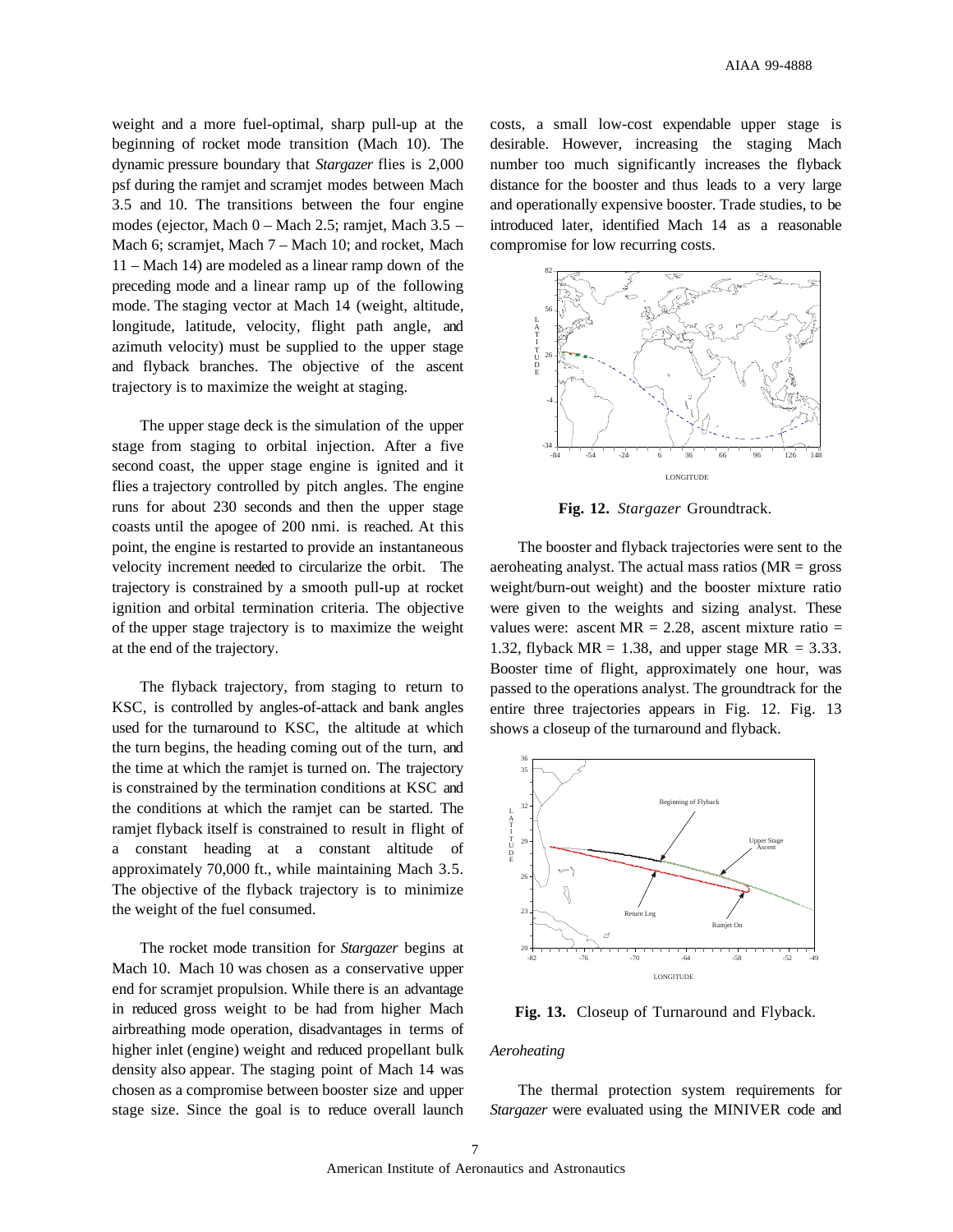NASA Ames' TPS-X database. MINIVER is a thermal analysis code that was written by NASA that performs a 2-D flow analysis over the vehicle.<sup>7</sup> Input into MINIVER is the trajectory (altitude, velocity, angle-ofattack, and sideslip as a function of time) and the vehicle geometry. MINIVER models the vehicle geometry with simple geometries such as flat plates to model wings and swept cylinders to model leading edges. It produces centerline temperature distributions, convective heat rates, and heat loads over the simplified vehicle; these are calculated using empirical methods such as the Fay-Riddell Stagnation point method and the Eckert's Reference enthalpy method for flat plate heating.

Once MINIVER had been run, appropriate TPS materials were selected from a database. The database chosen for the *Stargazer* design was the NASA TPS-X material database, available on the NASA Ames Internet site.<sup>8</sup> Given the centerline temperature distributions, TPS materials were chosen. TPS unit weights, thicknesses, and area coverage percentages were calculated based on the results from MINIVER and the TPS-X database. These numbers were given to the weights and sizing analyst and the TPS types were given to the operations analyst.

Aeroheating analysis was not performed for every trajectory analysis. Because this analysis took a long time to perform and the coupling to the weights  $\&$ sizing discipline was weak after the first iteration, it was only invoked when major configuration or trajectory changes occurred. Work is being done to make this entire aeroheating analysis process automated and thus quicker.<sup>9</sup>

A graphical representation of TPS used for the baseline *Stargazer* can be seen in Fig. 14. Flexible TABI blankets are used primarily on the leeward (top) surface. Ceramic TUFI tiles are used on the windward surfaces. Ultra-high temperature ceramic (UHTC) materials are used on the small radius wedge and wing leading edges. UHTC's are an alternative technology to actively cooled sharp leading edges and are capable of withstanding surface temperatures of nearly 4500° F. Reinforced carbon-carbon tiles are used in the high temperature nose regions between the UHTC and the TUFI tiles. Table 2 summarizes the TPS types, unit weights, and percentages of the total external wetted area covered by each. The second column lists values of the

maximum radiation equilibrium temperature calculated by MINIVER based on the *Stargazer* trajectory, whereas the third column lists the maximum sustainable temperature of the material.



**Fig. 14.** *Stargazer* TPS Illustration.

|  | Table 2. Stargazer TPS Types. |  |  |
|--|-------------------------------|--|--|
|--|-------------------------------|--|--|

| Type        | Calc.<br>Temp.<br>$(F^{\circ})$ | Temp.<br>Limit<br>$(F^{\circ})$ | Unit<br>Weight | % of wetted<br>area<br>covered |
|-------------|---------------------------------|---------------------------------|----------------|--------------------------------|
| <b>TABI</b> | 1850                            | 2200                            | $0.4$ psf      | 48                             |
| TUFI        | 2300                            | 2400                            | $1.3$ psf      | 48                             |
| <b>RCC</b>  | 2900                            | 3000                            | $2.3$ psf      | 3                              |
| UHTC        | 3900                            | 4500                            | $1.5$ psf      | minimal                        |

# *Weights & Sizing*

The weights and sizing analysis for *Stargazer* uses a photographic scaling set of parametric mass estimating relationships (MER's) that have a NASA Langley heritage. This analysis is performed on an Excel spreadsheet. Using the results of the trajectory analysis, the upper stage and booster are photographically scaled up or down until the available mass ratio and the required mass ratio match. As previously mentioned, the weights and sizing spreadsheet for the *Stargazer* booster and upper stage was linked to the analytical configuration/packaging spreadsheet. Since changing the vehicle scale changes the capture area, gross weight, SLS thrust requirements, etc., the disciplines in the main iteration loop in Fig. 4 must be iterated until the vehicle size converges (typically 4 or 5 iterations).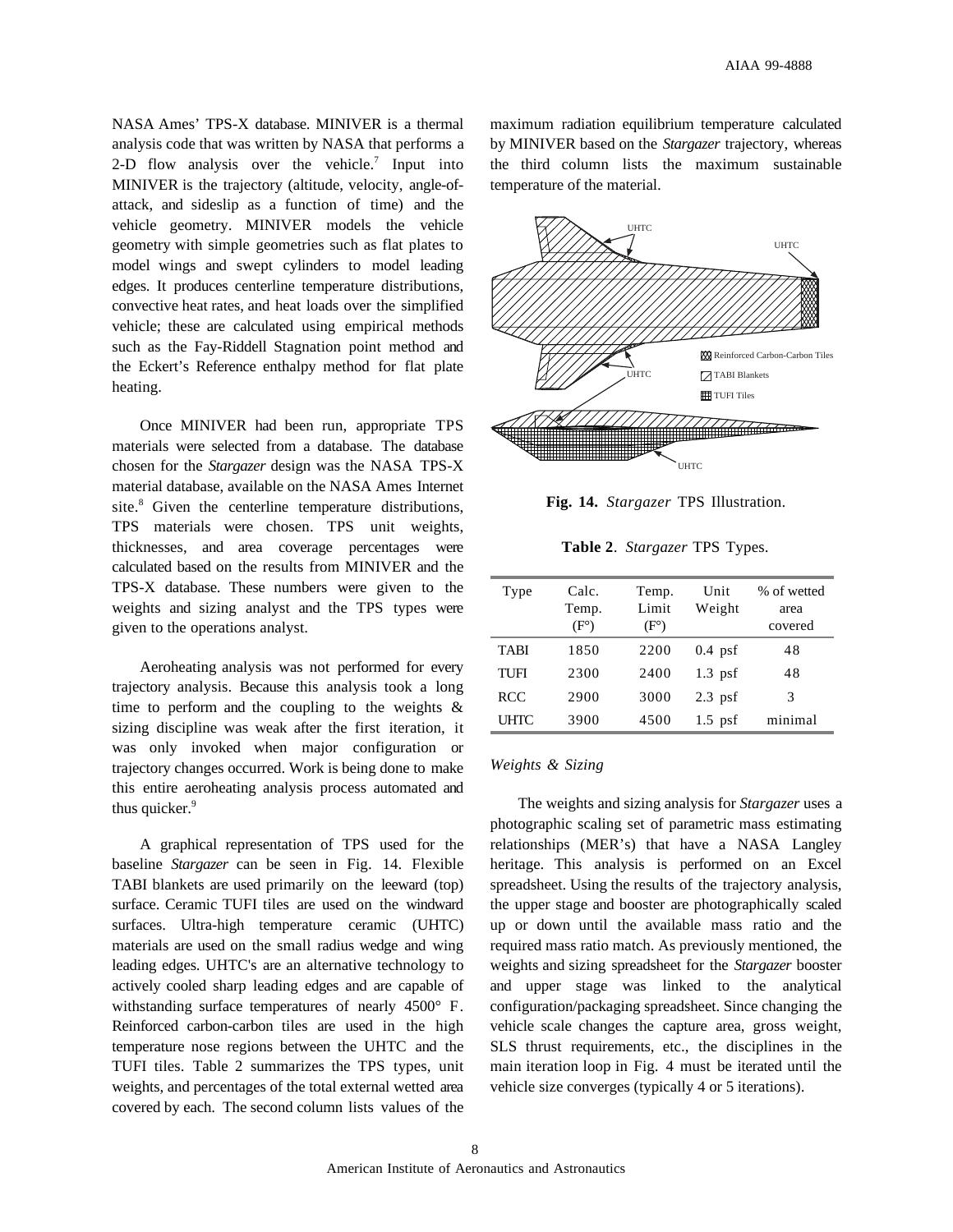The baseline MER's were adjusted downward by linear scaling factors to reflect the selection of advanced materials and other technologies that were selected for *Stargazer* (note that the baseline MER's were for nearterm construction and materials). Primary booster structural materials included graphite epoxy for the propellant tanks and advanced metal matrix composites (e.g. titanium-aluminide) for other structure such as exposed wings, the wing carry through, and verticals. Other subsystem highlights include an autonomous flight control system, high rate electromechanical actuators, high power density fuel cells, lightweight avionics, a lightweight power distribution system, and fiber cabling for vehicle health monitoring. The upper stage used more conventional subsystem technologies to reduce cost.

For the baseline *Stargazer*, the converged design had a gross weight of 115,450 lbs. and a dry weight of 34,750 lbs. The upper stage weighed 1,750 lbs. including the 300 lb. payload. A graphical breakdown of the percentages of various components of the booster dry and gross weights appears in Figs. 15 & 16. The booster used 77,700 lbs. of propellant: 36,600 lbs. of LOX and 41,100 lbs. of LH2, 13,000 lbs. of which were used for the flyback.

The weights and sizing analysis provided a great deal information to the other analysts. Gross weight, upper stage weight, wing reference area, and maximum wing normal force were given to the trajectory analyst. All weights in the 28-point weight breakdown structure were sent to the cost analyst. Required sea-level static thrust was used by the propulsion analyst and the configuration analyst used the actual vehicle dimensions.



**Fig. 15**. Gross Weight Breakdown.



**Fig. 16**. Dry Weight Breakdown.

#### *Operations*

The operations analysis for *Stargazer* was evaluated with the enhanced Architectural Assessment Tool (AATe).10 This tool, created at NASA KSC, is an Excel spreadsheet that is a low fidelity ground processing operations model. Its inputs are in the form of qualitative and quantitative answers to questions related to vehicle tank placement, TPS data, vehicle dimensions, engine details, etc. The concept is judged in several categories relative to a Space Shuttle baseline. Is the concept expected to be an order of magnitude better than the Shuttle with regards to operability? Two orders of magnitude? The results are aggregated into a final quantitative measure of the vehicle operability.

Using this score, AATe predicts ground operations costs associated the reusable vehicle elements. Assuming that the fictitious company operating *Stargazer* (Bantam, Inc.) is able to share some common services across a larger, notional spaceport at KSC, the annual fixed operations costs were estimated to be \$1.97M. Variable costs per flight were estimated to be \$2.14M/flight. These cost estimates include ground labor costs, replacement hardware inventory and replacement costs, and a proportional amount of fixed base operating costs.

#### *Economics*

The tools used for the *Stargazer* cost analysis included  $CABAM<sup>11</sup>$  (Cost and Business Analysis Module) and Crystal Ball.<sup>12</sup> CABAM is a spreadsheet tool developed at Georgia Tech that utilizes parametric cost estimating relationships (CER's) to determine the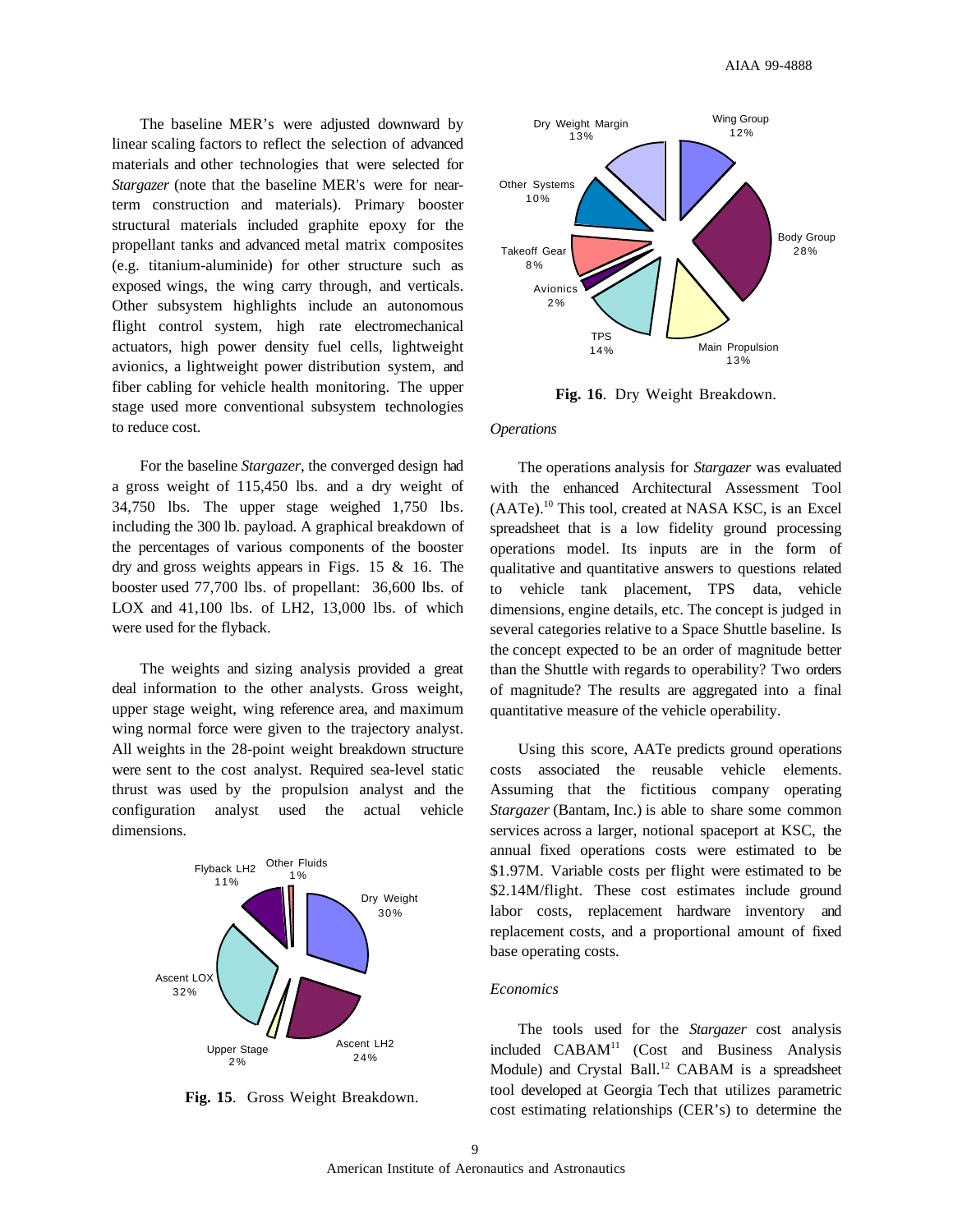cost characteristics and financial feasibility of advanced space launch vehicles. Crystal Ball© is a third-party add-on to Microsoft Excel© that utilizes Monte Carlo simulation techniques to determine the possible outcomes when variability is introduced into the problem. By combining these two tools, an analysis of the effects of variability in weight can be completed. The inputs to the cost analyst include a weight breakdown for both the booster and the upper stage, technology and complexity assumptions, and operations cost numbers.

The economic analysis assumes that the vehicle makes a maximum of 24 flights/year with the development program starting in 1999. *Stargazer* is developed and built as a government asset, but is operated by a fictitious commercial company subsequently referred to as Bantam, Inc. Initial operating capability (IOC) occurs in 2011 and the program lasts 14 years after IOC (until 2025). All dollars presented in this analysis are stated in constant 1999 year dollars. To reduce fleet acquisition costs, only a single *Stargazer* booster is constructed. Other assumptions include the following,

- the government pays all of the DDT&E, fleet acquisition, and facilities expense.
- the government subcontracts to Bantam Inc. to operate the vehicle 24 times per year.
- primary labor and other ground operations costs are provided by Bantam Inc.
- Bantam Inc. makes a 10% "fee" above the recurring cost of the flight.

For the uncertainty analysis, triangular distributions were placed on each of the weight component groups with the most likely values obtained from the weight breakdown structure (WBS). To account for expected weight growth, component weights ranged from  $-5\%$  to  $+20\%$  of the most likely value provided by the weight analyst. Utilizing Crystal Ball, approximately 5,000 Monte Carlo uncertainty simulations were run with CABAM. These simulations produced a distribution of expected vehicle DDT&E cost and production cost. A sample output graph in the form of a frequency distribution can be seen in Fig. 17. The reported cost results reflect the mean, or averaged, values output from the Monte Carlo simulation. A cost margin of 20% was included in addition to the uncertainties.

Forecast: Booster Airframe TFU



**Fig. 17.** Sample Frequency Distribution.

Some economic results for the baseline *Stargazer* can be seen in Fig. 18 and Table 3. The liability insurance cost was assumed to be \$100K per launch. The LRU (line replacement unit) hardware cost is the maintenance hardware for the booster. Upper stage cost is the average unit cost for the first year of production. The total recurring cost/flight was estimated to be \$3.170M of which over 50% is ground labor costs associated with operating the reusable booster. After the addition of the 10% fee charged by Bantam, Inc., the total price charged/flight becomes \$3.487M,

**Table 3.** *Stargazer* Mean Non-Recurring Cost.

| <b>Item</b>                     | Mean<br>Non-Recurring Cost |  |
|---------------------------------|----------------------------|--|
| DDT&E                           | \$1,911M                   |  |
| <b>Booster Airframe</b>         | \$1,759M                   |  |
| <b>Booster Engines</b>          | \$126M                     |  |
| <b>Upper Stage</b>              | \$26M                      |  |
| TFU                             | \$540M                     |  |
| <b>Booster Airframe</b>         | \$366M                     |  |
| <b>Booster Engines</b>          | \$172M                     |  |
| <b>Upper Stage</b>              | \$2M                       |  |
| <b>Total Non-Recurring Cost</b> | \$2.451M                   |  |



**Fig. 18.** *Stargazer* Mean Recurring Cost/Flight Breakdown.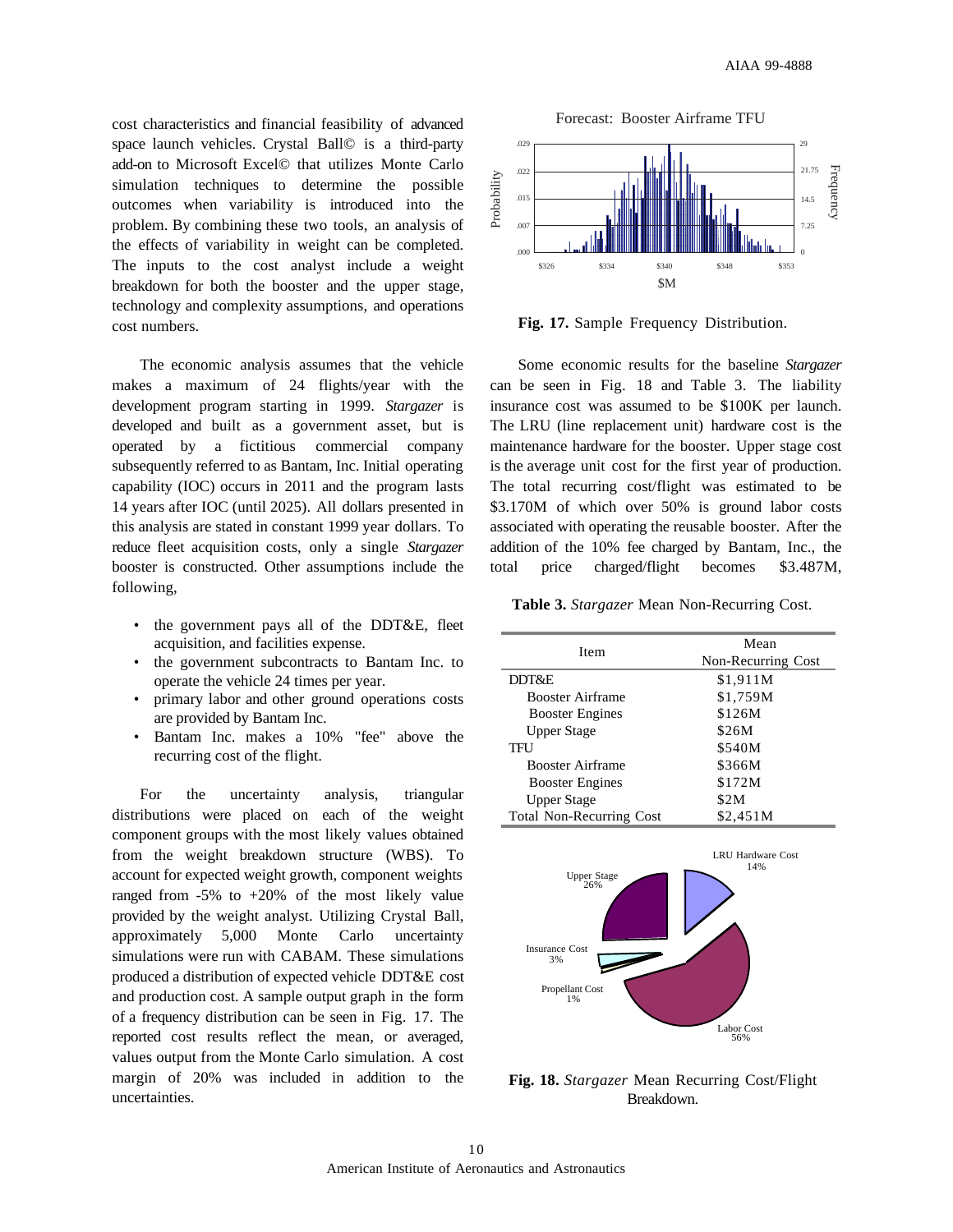significantly more than the \$1.5M recurring price target. Table 3 gives numerical results for the vehicle's non-recurring cost (note that only one booster is purchased for this limited mission model).

# **Expendable Upper Stage**

A quick-look assessment of *Stargazer's* system configuration and economics indicated that the low flight rate of Bantam class vehicles would make it difficult to recover the pre-IOC investment of a fully reusable upper stage. Cost trends for the expendable upper stage option show that lower up-front costs (DDT&E and TFU) and lower ground operations cost (less infrastructure and simpler integration) outweigh its disadvantage in expendable hardware cost per flight. In addition, the reusable booster stage is significantly smaller and lighter when carrying an expendable upper stage, which results in lower DDT&E, TFU and operations costs for the booster stage. Thus, an expendable upper stage was baselined for *Stargazer*.

A pressure-fed engine was initially envisioned to provide a simple and cost effective propulsion solution for the expendable stage. However, at low staging Mach numbers the burn time and propellant volume requirements exceeded the practical limit for blowdown pressure-fed systems. The need to keep the tank weights reasonable at the low staging Mach numbers led to the decision to baseline a pump-fed engine. The resulting pump-fed engine is a LOX/RP-1 gas generator cycle operating at a chamber pressure of 650 psia, area ratio of 50, and an engine mixture ratio of 2.17. The engine generates 1,750 lb. of vacuum thrust with an  $I_{sp}$  of 328 sec.

Other major components of the expendable stage include graphite epoxy tanks and structure and a low production cost avionics suite. Models for the subsystems & upper stage components were incorporated into the weights and sizing model. Dry and gross weights of the stage were determined by scaling the LOX tank to obtain the required stage mass ratio.

### **Trade Studies**

Several trade studies were performed on the *Stargazer* vehicle. A staging Mach number trade was performed to establish the staging Mach number for the baseline vehicle. These Mach numbers ranged from Mach 11 to Mach 15; for each, a converged vehicle was designed. The 'best' staging Mach number was used for a fuel type trade and an engine T/W trade. The baseline *Stargazer* uses LOX/LH2 propellants with an (assumed) installed engine  $T/W_e$  of 20 (takeoff thrust divided by total engine weight including inlet). A trade study with the  $T/W_e$  set at 15 was evaluated. The fuel trade evaluated the vehicle with a hydrocarbon fuel with an engine  $T/W_e$  of 15. The results of these trades are given in the following sub-sections.

#### *Staging Mach Number Trade*

A trade on staging Mach number was performed by varying that Mach number from Mach 11 to Mach 15. For each of these Mach numbers, a converged vehicle was designed. The purpose of this trade was to see which staging Mach number would result in a vehicle that had the minimum recurring cost per flight. Recurring cost per flight was chosen as the dependent variable for this trade because it reflects changes in both the booster and the upper stage.

The results from this trade can be seen in Fig. 19. Recurring cost and booster gross weight are plotted against staging Mach number indicating sensitivities. Recurring cost and booster gross weight are normalized in the plot by the baseline Mach 14 values.



**Fig. 19**. Normalized Staging Mach Number Trends.

The plot shows that the minimum recurring cost is achieved by staging between Mach 13 and Mach 14. Mach 14 is the integer Mach number that has the minimum recurring cost per flight. Before Mach 14, the upper stage cost has a dominant effect on recurring cost. At Mach 15, the booster is very large and replacement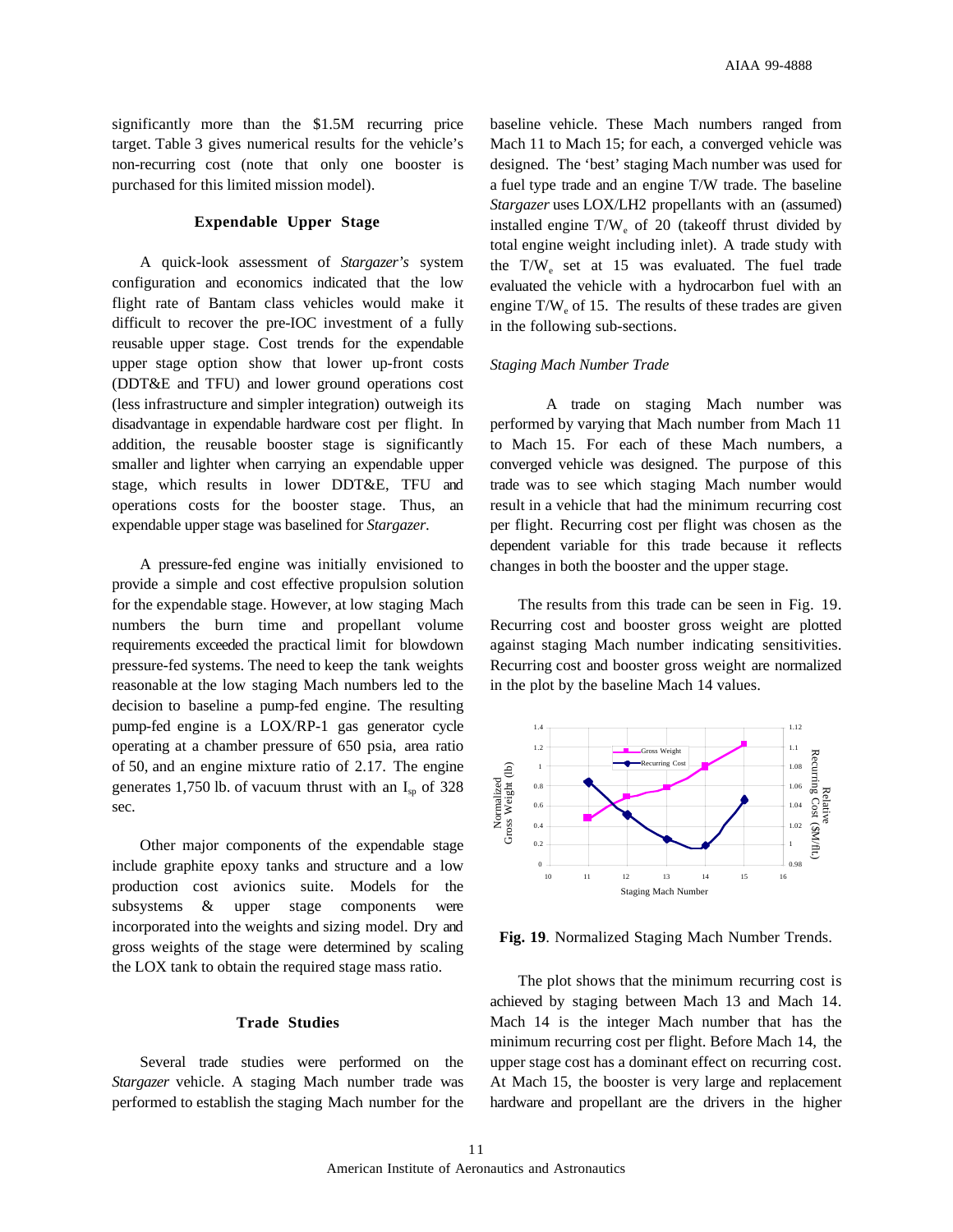recurring cost. Mach 14 was thus used as the staging Mach number for all the other converged vehicles.

# *Engine T/W*<sub>*c*</sub> *Trade*

Another trade was performed to weigh the effect of changing the RBCC T/W<sub>e</sub>. The baseline T/W<sub>e</sub> was 20. For the trade, that value was changed to a more conservative value of 15. This suggested that a larger, more expensive version of *Stargazer* would be the result. The vehicle configuration, i.e, internal component placement, aerodynamics, and TPS layout were the same as that used for the baseline, but the vehicle was resized to carry additional engine weight. A weight comparison can be seen in Fig. 20. Cost comparisons are summarized in Table 4. Note the increase in recurring price per flight of nearly \$250,000 due to the larger booster and larger TPS area.

|  |  |  | Table 4. Stargazer Economic Comparison. |
|--|--|--|-----------------------------------------|
|--|--|--|-----------------------------------------|

|                                  | Stargazer Vehicle |              |  |
|----------------------------------|-------------------|--------------|--|
| Item                             | LOX/LH2           | LOX/LH2      |  |
|                                  | $T/W_e = 15$      | $T/W_e = 20$ |  |
| Total DDT&E                      | \$2,018M          | \$1,911M     |  |
| <b>Total TFU</b>                 | \$610M            | \$540M       |  |
| Propellant<br>Cost/fft.          | \$0.034M          | \$0.030M     |  |
| Labor Cost/flt.                  | \$1.929M          | \$1.775M     |  |
| <b>LRU</b> Hardware<br>Cost/fft. | \$0.491M          | \$0.452M     |  |
| Upper Stage/flt.                 | \$0.827M          | \$0.813M     |  |
| Insurance<br>$Cost/fft$ .        | \$0.100M          | \$0.100M     |  |
| Total Rec.<br>Cost/fft.          | \$3.381M          | \$3.170M     |  |
| Price<br>Charged/flt.            | \$3.719M          | \$3.487M     |  |

#### *Hydrocarbon Propellant Trade*

The baseline *Stargazer* used a LOX/LH2 combination of propellants. A fuel trade was performed to investigate the effect of having a hydrocarbon fuel on the booster. The hydrocarbon *Stargazer* uses four ejector *ramjet* engines, as opposed to the ejector scramjet engines of the hydrogen version. This means that the hydrocarbon version fully transitions to rocket mode at Mach 7, not Mach 11. Preliminary results suggest that using hydrocarbon propellants offers advantages.



**Fig. 20**. *Stargazer* Weights Comparison.

*Stargazer*, with a LOX/hydrocarbon propellant combination, has the potential to greatly reduce recurring cost relative to the LH2 booster configuration. The density of hydrocarbons is greater than LH2, resulting in a smaller vehicle and a smaller dry weight. The DDT&E and TFU costs will therefore be reduced. Operations are made simpler due to the facts that 1) the fuel is not cryogenic and 2) the vehicle's TPS wetted area is smaller. This *significantly* reduces labor and materials costs when assessed by the AATe tool. The combination of the vehicle using less propellant and the inexpensive cost of hydrocarbon fuel, lowers the propellant cost. Because staging still occurs at Mach 14, the upper stage is similar in size and cost to that of the hydrogen vehicle. Totaling all these factors in the recurring cost, it can be deduced that indeed a recurring cost closer to the goal of \$1.5M might be achieved using hydrocarbon fuel. Work on this trade is currently progressing. Methane, propane, and JP fuels are being considered and appear attractive for this mission.

#### **SUMMARY**

A new conceptual launch vehicle design, *Stargazer*, in the Bantam-X payload class has been presented (Fig. 21). Details of the concept design including external and internal configuration, mass properties, engine performance, trajectory analysis, aeroheating results, and concept cost assessment were given for the baseline vehicle. Details of the design process used have been presented. Results of trades for staging Mach number and engine  $T/W_e$  were shown for the vehicle.